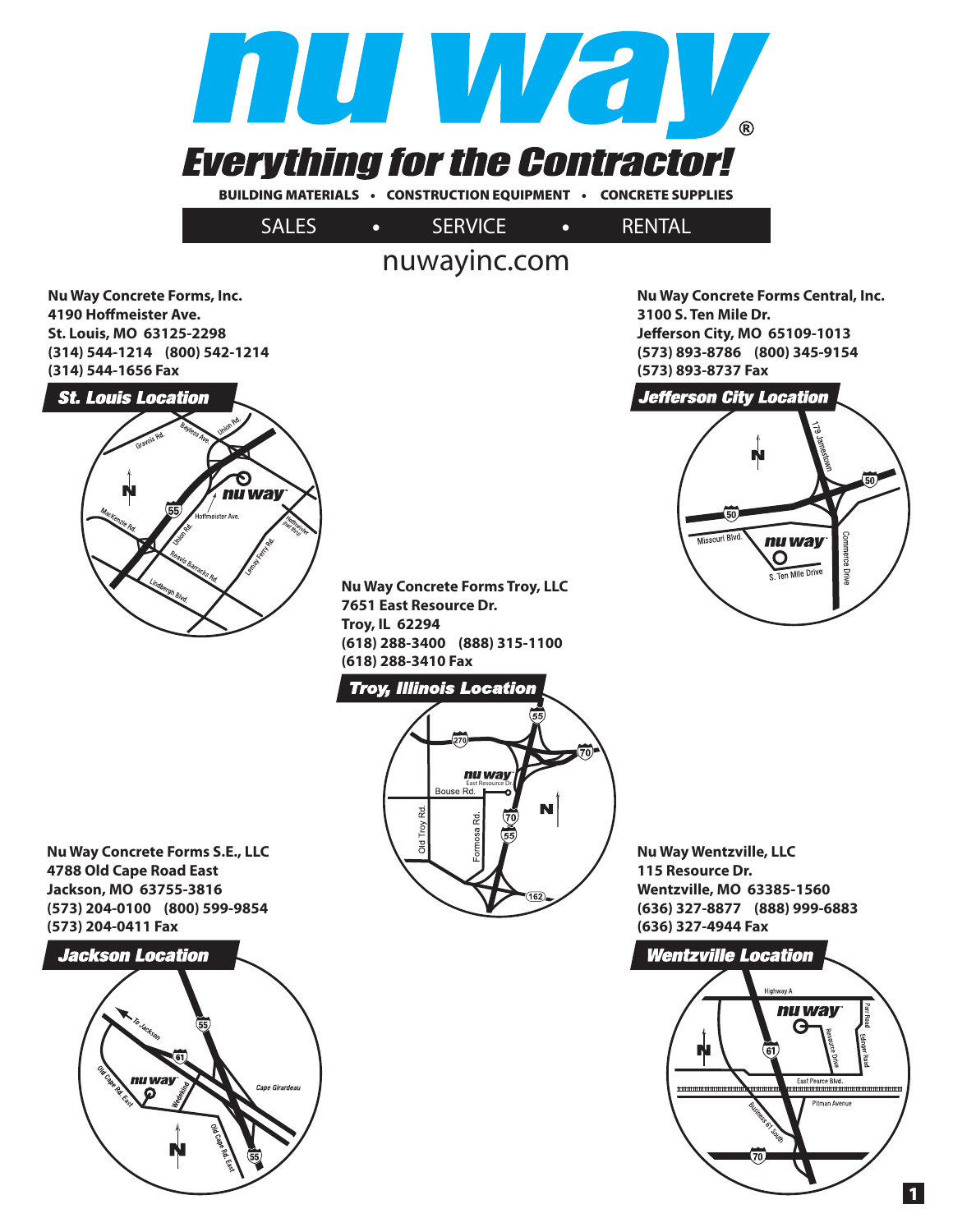## **Credit Application**

(Please type or print)

| Primary Store:<br>$\Box$ St. Louis, MO<br>$\Box$ Jefferson City, MO<br>$\Box$ Jackson, MO<br>$\Box$ Wentzville, MO                                                                                                             | $\Box$ Troy, IL    |             |                            |
|--------------------------------------------------------------------------------------------------------------------------------------------------------------------------------------------------------------------------------|--------------------|-------------|----------------------------|
| <b>Company Information</b>                                                                                                                                                                                                     |                    |             | <b>For Office Use Only</b> |
|                                                                                                                                                                                                                                |                    |             | Date                       |
|                                                                                                                                                                                                                                |                    |             | Account #                  |
| Company Name to be used on account example and a series of the series of the series of the series of the series of the series of the series of the series of the series of the series of the series of the series of the serie |                    |             | Mailing #                  |
|                                                                                                                                                                                                                                |                    |             | <b>Starting Limit</b>      |
|                                                                                                                                                                                                                                |                    |             | Salesperson #              |
|                                                                                                                                                                                                                                |                    |             | Phone ( )                  |
|                                                                                                                                                                                                                                |                    |             |                            |
|                                                                                                                                                                                                                                |                    |             |                            |
| $\Box$ Proprietorship<br>Check one:                                                                                                                                                                                            | $\Box$ Partnership | Corporation |                            |
|                                                                                                                                                                                                                                |                    |             |                            |
| Applicant's previous Business Name (If applicable) <b>Accord 2018</b> 2019 12:00:00 Applicant 2019 12:00:00 Applicant 2019                                                                                                     |                    |             |                            |
|                                                                                                                                                                                                                                |                    |             |                            |

#### **Names Of All Owners, Partners, Members Or Officers**

| <b>Names</b> | <b>Title</b> |  |
|--------------|--------------|--|
|              |              |  |
| <u>L.</u>    |              |  |
|              |              |  |
| 4.           |              |  |

#### **Authorized Purchasers (Please attach a separate sheet if more space is necessary)**

Each Authorized Purchaser will be issued a "Purchaser ID Card" upon account approval. The card should be presented for all in-store purchases. Card holders may also place phone orders by giving the card numbers to the salesperson along with the appropriate four-digit pass code. **You must assign a four-digit pass code of your choice**. (Example: Last four digits of SSN or phone number) Please be sure to print all information clearly and to include contact numbers for each Authorized Purchaser.

| <b>First Name</b> Last Name |  | <b>Pass Code Phone #1</b> | Phone #2 |
|-----------------------------|--|---------------------------|----------|
|                             |  |                           |          |
| 2.                          |  |                           |          |
| 3.                          |  |                           |          |
| 4.                          |  |                           |          |
| -5.                         |  |                           |          |
| 6.                          |  |                           |          |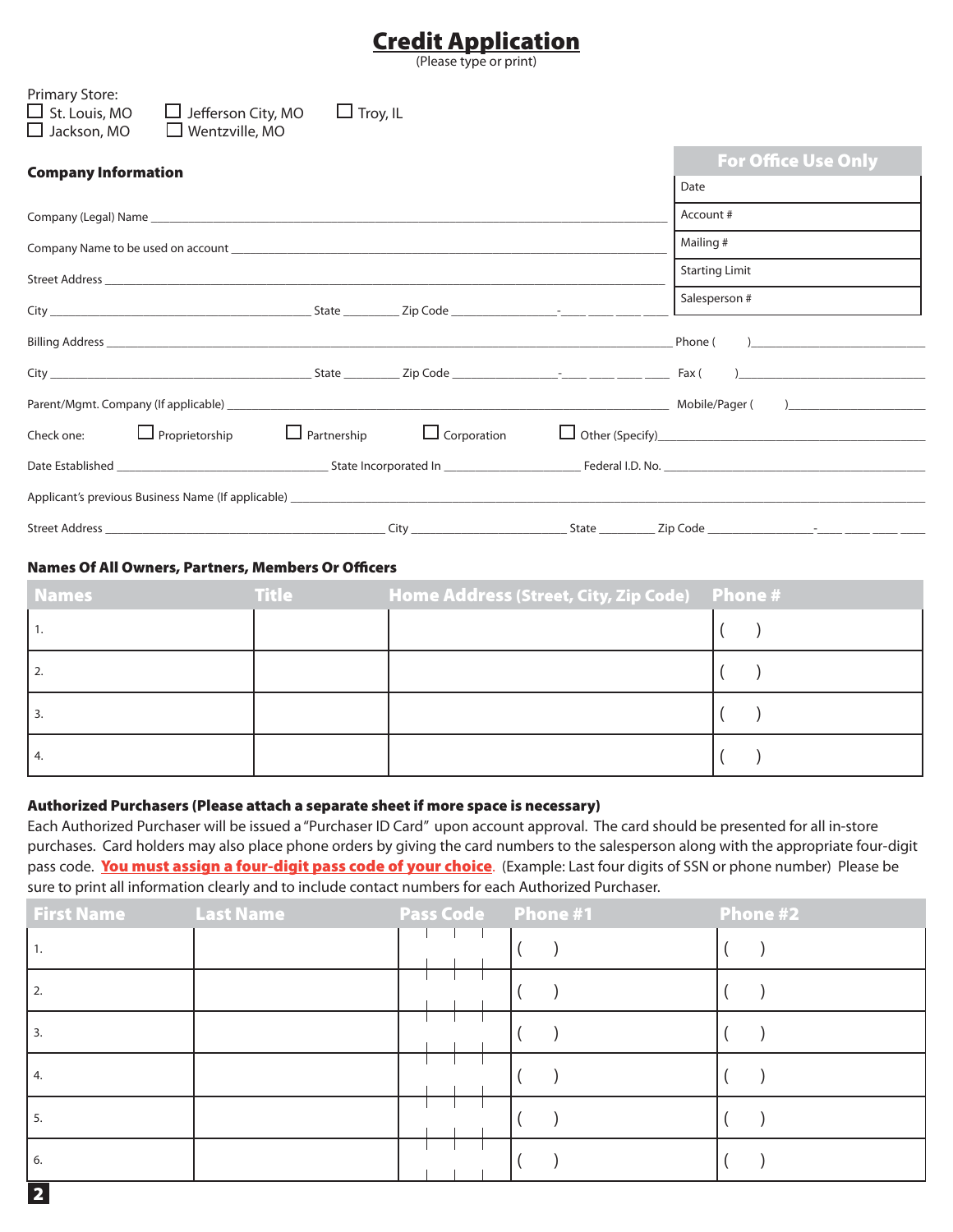| Requested Credit Line \$                                      |                                                                                                                                                                                                                                |                            |                             |  |  |
|---------------------------------------------------------------|--------------------------------------------------------------------------------------------------------------------------------------------------------------------------------------------------------------------------------|----------------------------|-----------------------------|--|--|
| <b>Purchase Order Number Required?</b> (Check One) □ Yes □ No |                                                                                                                                                                                                                                |                            |                             |  |  |
|                                                               |                                                                                                                                                                                                                                |                            |                             |  |  |
|                                                               | <b>Email Billing Option</b> - Have your daily invoices and/or your monthly statement sent to your email address in a .pdf format.                                                                                              |                            |                             |  |  |
| ப                                                             | Email my invoices and statements to: example and the state of the state of the state of the state of the state of the state of the state of the state of the state of the state of the state of the state of the state of the  |                            |                             |  |  |
| <b>OR</b><br>ப                                                | Email my invoices to: example and a series of the series of the series of the series of the series of the series of the series of the series of the series of the series of the series of the series of the series of the seri |                            |                             |  |  |
|                                                               |                                                                                                                                                                                                                                |                            |                             |  |  |
| <b>Type Of Business (Check One)</b>                           |                                                                                                                                                                                                                                |                            |                             |  |  |
| $\Box$ Asphalt                                                | $\Box$ General Contractor                                                                                                                                                                                                      | $\Box$ Mechanical          | $\Box$ Religious/Non-Profit |  |  |
| $\Box$ Cabinetry                                              | $\Box$ Government Agency                                                                                                                                                                                                       | $\Box$ Painting            | $\Box$ Remodeling           |  |  |
| $\Box$ Carpentry                                              | $\Box$ Heating and Air Conditioning                                                                                                                                                                                            | $\Box$ Plumbing            | $\Box$ Resale               |  |  |
| $\Box$ Electrical                                             | $\Box$ Landscape                                                                                                                                                                                                               | $\Box$ Pool and Spa        | $\Box$ Roofing              |  |  |
| $\Box$ Excavating                                             | $\Box$ Lumber Yard                                                                                                                                                                                                             | $\Box$ Quarry / Stone      | $\square$ Sewer             |  |  |
| $\Box$ Flatwork                                               | $\Box$ Manufacturing                                                                                                                                                                                                           | $\Box$ Ready Mix / Precast | $\Box$ Steel Supply         |  |  |
| $\Box$ Foundation                                             | $\Box$ Masonry                                                                                                                                                                                                                 |                            |                             |  |  |

(Specify)

#### **If applicable, sales tax exemption certificate must be attached**

#### **Bank References**

|             | Type Of Acct    Acct Number                   Name Of Bank | <b>Bank Contact</b> | <b>Phone #</b> |
|-------------|------------------------------------------------------------|---------------------|----------------|
| 1. Checking |                                                            |                     |                |
| 2. Savings  |                                                            |                     |                |
| 3. Loan     |                                                            |                     |                |

#### **Business Credit References (Unsecured)**

| Trade Reference Name Address | <b>Phone/Fax #</b> | <b>Account Number</b> |
|------------------------------|--------------------|-----------------------|
|                              |                    |                       |
| 12.                          |                    |                       |
|                              |                    |                       |
|                              |                    |                       |

#### **Credit Terms & Conditions**

Terms – Net 30 Days • Service Charge of 1-1/2% per Month shall be charged 30 days from Date of Invoice

The undersigned Buyer hereby certifies that the undersigned accepts the terms of the Document and that the undersigned has the authority to bind the Buyer. The Buyer acknowledges that the Document shall remain in full force and effect unless otherwise amended, rescinded or terminated by Nu Way Concrete Forms, Inc., Nu Way Concrete Forms Central, Inc., Nu Way Concrete Forms S.E., LLC, Nu Way Wentzville, LLC and Nu Way Concrete Forms Troy, LLC (the Seller). The Buyer also gives the Seller the right to investigate all bank and business references as well as all personal credit history provided by the Buyer in its completion of these applications. The Buyer also agrees to pay all collection costs, attorneys fees, court costs and other legal fees incurred by the Seller to collect on any account which may be established. For Nu Way Concrete Forms, Inc., Nu Way Concrete Forms Central, Inc., Nu Way Concrete Forms S.E., LLC, Nu Way Wentzville, LLC, this agreement is deemed to have been made and entered into in the State of Missouri and shall be construed in accordance with the laws of the State of Missouri. The undersigned Buyer hereby consents to personal jurisdiction in the State of Missouri and venue in St. Louis County, Missouri. For Nu Way Concrete Forms Troy, LLC, this agreement is deemed to have been made and entered into in the State of Illinois and shall be construed in accordance with the laws of the State of Illinois. The undersigned Buyer hereby consents to personal jurisdiction in the State of Illinois and venue in Madison County, Illinois. The information provided herein is true and correct and the Buyer understands that any false information may result in cancellation of any account which may be established.

| ำ\∧≀ner                    | Tit<br>TUE     |
|----------------------------|----------------|
|                            |                |
| Prin<br>ົ້າລກາພ<br>Id.<br> | ייני ט<br>Datt |

All Corporations less than 2 years old, all partnerships, all sole proprietorships must complete the Personal Credit Information/Guaranty on the next page.

**Incomplete Applications Will Not Be Processed** (Over) **3**